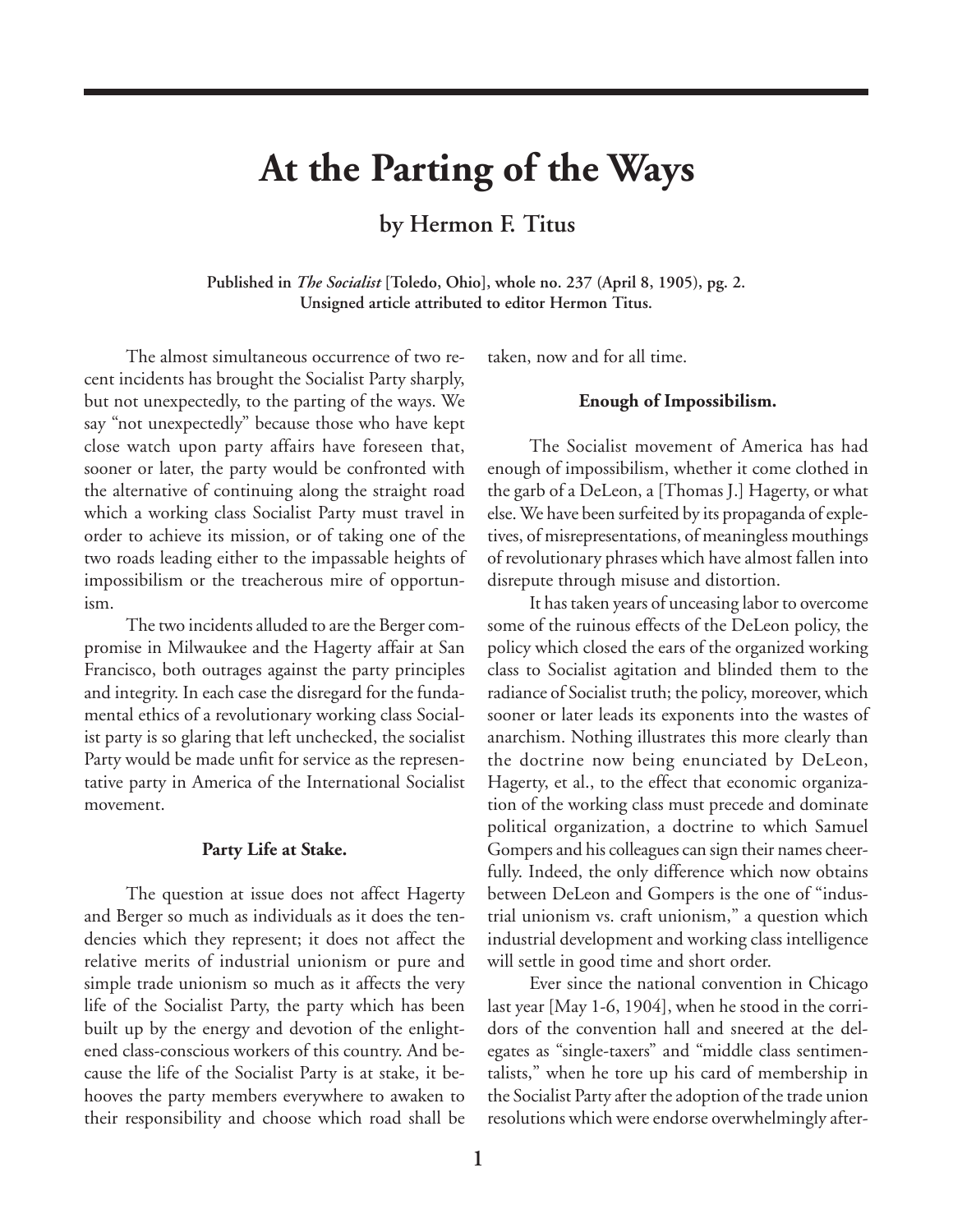

wards by the party referendum — ever since that time Thomas J. Hagerty has not hesitated to belittle the efforts of Socialist and deride the party from the public platform. Coming at a time when the impossibilist element in the Socialist Party lacked leadership the most, Hagerty provided sufficient ability and activity to give coherence to what is otherwise incoherence personified. In the name of the new industrial union movement he has spread distrust and suspicion of the Socialist Party and its purposes, until he has made fealty to that movement a test of loyalty to what he declaims as Socialism.

#### **Cooperation Wanted — Not Domination.**

It is unfortunate for the new industrial union movement that it has had so far for its chief spokesman a second edition of Dan DeLeon. There can be and is an honest difference of opinion among party members regarding the advisability or feasibility of the new movement. That it has some justification for existence no impartial student of the labor movement will deny. That, however, it involves a subjugation of the political movement to the economic one, no Socialist worthy of the name will admit. An acceptance of that position leads inevitably to where the Union Labor Party would have led us three years ago — to fusion, compromise, and destruction. Such a position does not admit of cooperation between the political and economic movements, but compels a perversion of the political movement to suit, at any time, the immediate necessities or demands of the industrial movement, a position exemplified in Colorado at the last election and one which no real Socialist will accept without protesting to the limit of his power.

#### **Where Opportunism Leads To.**

On the other hand, the acceptance of the position assumed and defended by [Victor] Berger of Milwaukee would land the party into the same predicament. In the final analysis the doctrine of state autonomy carried to the same extreme that impossibilism invites, leads to compromise, fusion, and confusion. If the national organization has no right to enforce within a single state observance to the principles of the International Socialist movement, especially the principle of no compromise with capitalism, represented either by a party or by an individual, then there is no national Socialist Party in this country and the sooner we organize one the better.

#### **Compromise Inexcusable.**

It is no sufficient reason for compromise to say that an individual represents or does not represent the Catholic church, or any other religious institution. It is no excuse for compromise to say that an individual did or did not at some time support or attack workingmen when on strike. The Socialist Party of America is not an anti-clerical party. It is a working class party organized to overthrow capitalism and establish Socialism through and by the exercise of the political power of the working class to that end. If the Catholic church chooses to take up and conduct a fight against Socialism then we must fight back as Socialists through the Socialist Party. If an individual chooses to defend labor or to defeat it, then the acts of that individual must be judged by the Socialist standard, he must be measured by the Socialist rule. Insofar as he represents capitalism, the worldwide enemy of the working class,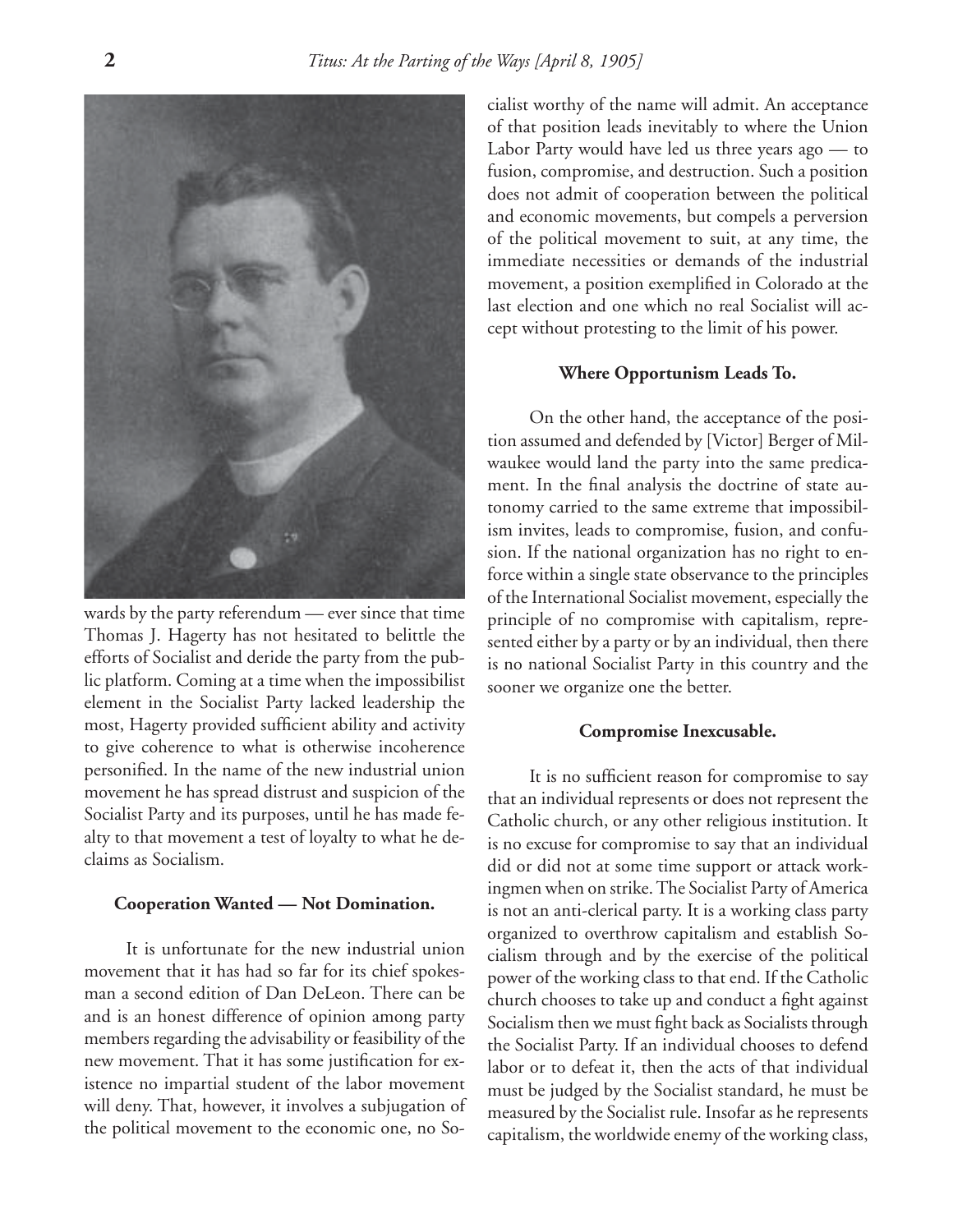let him be so judged and condemned, if need be. But the Socialist Party must represent the movement for Socialism so completely, so honestly, so uncompromisingly that neither the denunciations of any institution thriving through capitalism or the virtues of any individual supporting capitalism will be able to withstand its completeness, its honesty, and its steadfastness to the Socialist faith.

#### **State Autonomy Not the Cause.**

But state autonomy is not the cause of compromise, any more than industrial unionism is the cause of impossibilism. State autonomy is but the shield behind which compromise can hide. As the doctrine of states' rights was used to defend and uphold chattel slavery, so can state autonomy in our day be used to cover and bolster up compromise in the Socialist movement. This is, in effect, what is meant by Berger's declaration in his explanation of his editorial endorsing Wallber that the National Committee had no jurisdiction in the matter. No jurisdiction, forsooth, when the most cardinal principle of International Socialism is violated! And yet this is the logical outcome of a policy which gives opportunity to place the interests of a state or locality above the interests of the national or international movement.

#### **How State Autonomy Has Worked.**

The state autonomy clause of the national constitution quoted by Berger is in the main the same one inserted in the constitution at the Indianapolis convention in 1901, when unity was finally accomplished. It was written by Berger and only agreed to by the convention in order to prevent any further obstacles to unity. Under the operation of that clause the state organization of Wisconsin has not used the dues stamps furnished by the national headquarters to other states, it has refused to give a list of its locals to the National Office, it has within the past year reminded the national headquarters that the national movement would be better off if Wisconsin paid no dues to the National Office and kept them at home, it refused to publish in its English paper [*The Social Democrat*] the National Committee's call for funds for the last national campaign while receiving at the time special assistance from the National Office, but used the same call in the German paper to raise money for the state campaign fund; and, more than all, it has refused and returned the charter issued to it by the National Committee in 1902, so that today the Wisconsin state organization holds no charter from the national organization, a fact which Berger has not hesitated to proclaim on different occasions, although it did not prevent him from protesting against a charter being granted to Utah because the national constitution was not observed.

If this condition of things has been allowed to go on, it was simply because those in a position to protest preferred to remain quiet rather than do anything that might disturb the progress of the party in or out of Wisconsin. And it is probable this condition would now be tolerated, without protest, had not the logical situation which was bound to develop come to pass at last. Technical violations of the law may be tolerated at certain times but when the offense becomes one of clear, plain abrogation of a vital party principle, then action must be taken that will be more than a protest.

For the Socialist Party members, therefore, there is but one course to take at this critical time, a time more critical than some may perhaps estimate. The proposition is one in which the personalities of Berger or Hagerty or Trautmann, either individually, or in their relations toward each other or their attitude upon the trade union question, cut no essential figure, and this should be kept in mind. The question is: Shall we allow the Socialist Party to be wrecked by compromise either with impossibilists or opportunists, and led by either route to anarchy and disintegration?

For extremes meet in this case as in all others. If the impossibilists stand for anything it is for a species of Socialism which would ultimately make political action impossible, magnify the importance of economic action, and end with the "general strike," the anarchist method of revolution. To follow opportunism, fortified by state autonomy, to its logical conclusion would be to make the state independent of the national organization, the local of the state, and the individual of the local, thus arriving also at individualism, the essence of anarchism, and establishing an affinity between the impossibilist and the opportunist of which they are perhaps both unaware.